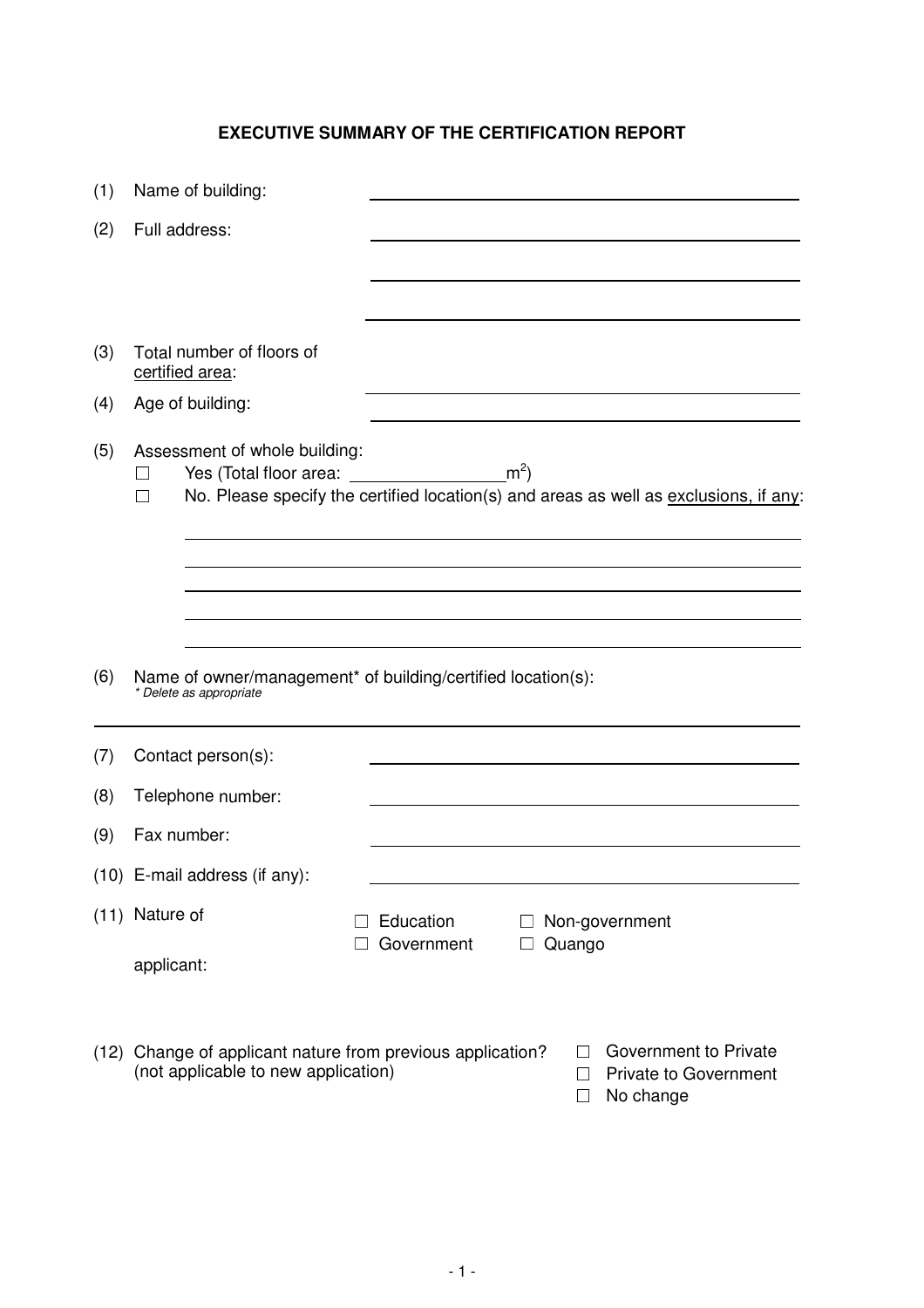- (13) If the certified area is privately owned, is government premises present in the certified location?
	- □ No
		- Yes, please state name of government premises:
- (14) Has the following occurred during the validity period of the last certificate (only applicable to re-certification):

\_\_\_\_\_\_\_\_\_\_\_\_\_\_\_\_\_\_\_\_\_\_\_\_\_\_\_\_\_\_\_\_\_\_\_\_\_\_\_\_\_\_\_\_\_\_\_\_\_\_\_\_\_\_\_\_\_\_\_\_\_\_\_\_\_\_\_\_\_\_\_

- $\square$  Change to the usage of premises/buildings which may adversely affect IAQ
- □ Major alteration/change to the operation or maintenance of MVAC system
- □ Change of IAQ from Good to Excellent Class
- □ No change

| (15) | Main function of certified<br>premises/building<br>(only select one):                                                                                                   | <b>Bank</b><br>Clubhouse<br>Complex building<br>Exhibition/Convention<br>$\Box$ Hotel<br>□ Leisure & Cultural<br>Entertainment                                                                                                                                                     | $\Box$ Library<br>Municipal services<br>Office<br>Restaurant<br>School/Education<br>Shopping mall<br>$\mathcal{L}$<br>Sports centre<br>Theatre/Hall |  |  |  |
|------|-------------------------------------------------------------------------------------------------------------------------------------------------------------------------|------------------------------------------------------------------------------------------------------------------------------------------------------------------------------------------------------------------------------------------------------------------------------------|-----------------------------------------------------------------------------------------------------------------------------------------------------|--|--|--|
|      | (16) The certified location consists of mainly: $\Box$ Office $\Box$ Public place                                                                                       |                                                                                                                                                                                                                                                                                    |                                                                                                                                                     |  |  |  |
|      | (17) Type of ventilation system:<br>(if there is major<br>change/alteration in MVAC<br>system from the last<br>certificate, please attach<br>proof, e.g. MVAC drawings) | $\begin{array}{c} \hline \end{array}$<br>Constant Air Volume (CAV)<br>$\Box$<br>Variable Air Volume (VAV)<br>$\Box$<br>Fan Coil Unit (FCU)<br>$\Box$<br>Primary Air Handling Unit (PAU)<br>$\Box$<br>$\Box$<br>Air Handling Unit (AHU)<br>Other: <u>__________________________</u> |                                                                                                                                                     |  |  |  |
| (18) | Is the certified area served by more than one set of MVAC system?<br>No<br>Yes (please indicate serving area of each system):                                           |                                                                                                                                                                                                                                                                                    |                                                                                                                                                     |  |  |  |

| (19) Presence of reheat system: | $\Box$ | Yes    |
|---------------------------------|--------|--------|
|                                 |        | No.    |
|                                 |        | Other: |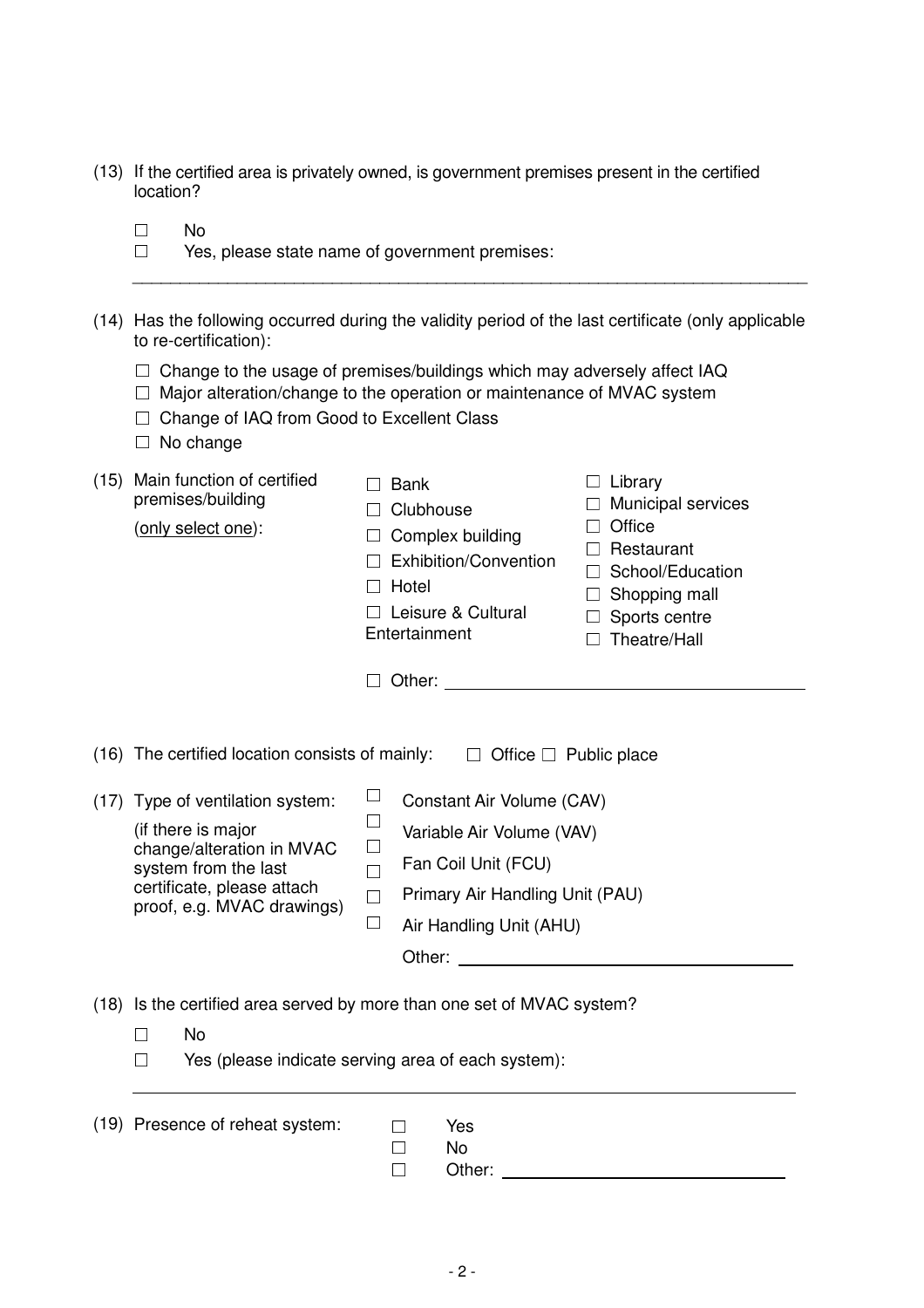(20) Presence of humidity control system:

| YAS |
|-----|
| N٥  |

□ Other:

(21) For office buildings, do the following premises form part of the building?

| <b>Premises</b>             |     | <b>Existence</b> | Measurements taken in<br>these premises? |           |
|-----------------------------|-----|------------------|------------------------------------------|-----------|
|                             | Yes | <b>No</b>        | Yes                                      | <b>No</b> |
| Dancing establishment       |     |                  |                                          |           |
| Cinema/Theatre*             |     |                  |                                          |           |
| Funeral parlour             |     |                  |                                          |           |
| Restaurant/Factory canteen* |     |                  |                                          |           |
| Shopping mall               |     |                  |                                          |           |
| Others (Please specify):    |     |                  |                                          |           |

\* Delete as appropriate

(22) Date, time, and period<sup>#</sup> of assessment (attach justification from applicant if necessary):

# Refers to the sampling period conducted, i.e. 8-hour continuous measurement or surrogate measurement

\_\_\_\_\_\_\_\_\_\_\_\_\_\_\_\_\_\_\_\_\_\_\_\_\_\_\_\_\_\_\_\_\_\_\_\_\_\_\_\_\_\_\_\_\_\_\_\_\_\_\_\_\_\_\_\_\_\_\_\_\_\_\_\_\_\_\_\_\_

\_\_\_\_\_\_\_\_\_\_\_\_\_\_\_\_\_\_\_\_\_\_\_\_\_\_\_\_\_\_\_\_\_\_\_\_\_\_\_\_\_\_\_\_\_\_\_\_\_\_\_\_\_\_\_\_\_\_\_\_\_\_\_\_\_\_\_\_\_

(23) Date of mould inspection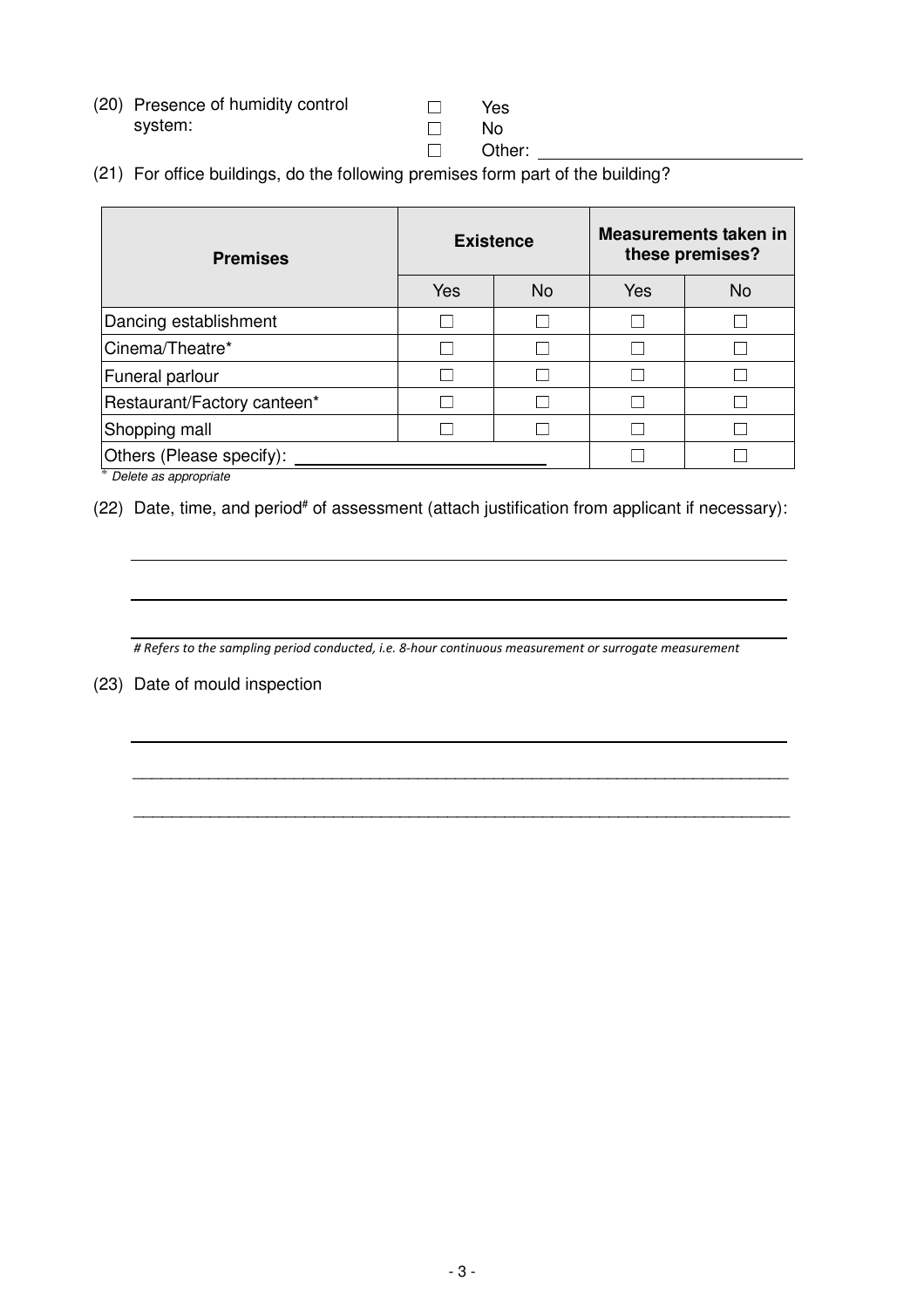(24) Individual IAQ parameters measurement/assessment results:

(For re-certification application requiring the measurement of  $CO<sub>2</sub>$  and PM<sub>10,</sub> and assessment of mould, please provide the data on  $CO<sub>2</sub>$  and PM<sub>10</sub>, and mould assessment results only.)

(Note: please also submit a softcopy of all measurement results in accordance with IAQ Information Centre's prescribed format.)

| <b>Parameter</b>                                            |           | No. of sample<br>points collected                                      | <b>Highest concentration</b><br>recorded <sup>*</sup> | Percentage of<br>compliance |
|-------------------------------------------------------------|-----------|------------------------------------------------------------------------|-------------------------------------------------------|-----------------------------|
| Carbon dioxide $(CO2)$                                      | 8-hour    |                                                                        | ppmv / mg/m <sup>3 *</sup>                            | $\%$                        |
| Carbon monoxide (CO)                                        | 8-hour    |                                                                        | ppmv / $mg/m3*$                                       | $\%$                        |
| Respirable<br>suspended<br>particulates (PM <sub>10</sub> ) | 8-hour    |                                                                        | $\mu$ g/m <sup>3</sup>                                | $\%$                        |
| Nitrogen dioxide (NO <sub>2</sub> )                         | 8-hour    |                                                                        | ppbv / $\mu$ g/m <sup>3</sup> *                       | $\%$                        |
|                                                             | 1-hour    |                                                                        | ppbv / $\mu$ g/m <sup>3 *</sup>                       | $\%$                        |
| Ozone $(O_3)$                                               | 8-hour    |                                                                        | ppbv / $\mu$ g/m <sup>3</sup> *                       | $\%$                        |
| Formaldehyde (HCHO)                                         | 8-hour    |                                                                        | ppbv / $\mu$ g/m <sup>3</sup> *                       | $\frac{0}{0}$               |
|                                                             | 30-minute |                                                                        | ppbv / $\mu$ g/m <sup>3*</sup>                        | $\%$                        |
| <b>Total volatile</b><br>organic compound<br>$(TVOC)^*$     | 8-hour    |                                                                        | ppbv / $\mu$ g/m <sup>3*</sup>                        | $\%$                        |
| Radon (Rn)                                                  | 8-hour    |                                                                        | Bq/m <sup>3</sup>                                     | $\%$                        |
| Airborne bacteria                                           | 8-hour    |                                                                        | ctu/m <sup>3</sup>                                    | $\frac{1}{\sqrt{2}}$        |
| Relative humidity for<br>Mould                              | 8-hour    |                                                                        | $\frac{1}{6}$                                         | $\%$                        |
| Mould                                                       |           | All compulsory items complied? Y/N<br>Supplementary items checked? Y/N |                                                       |                             |

# For alternative compliance check of the TVOC objective with individual VOC measurement, please provide details by completing the table in item (25) below. \* Delete as appropriate